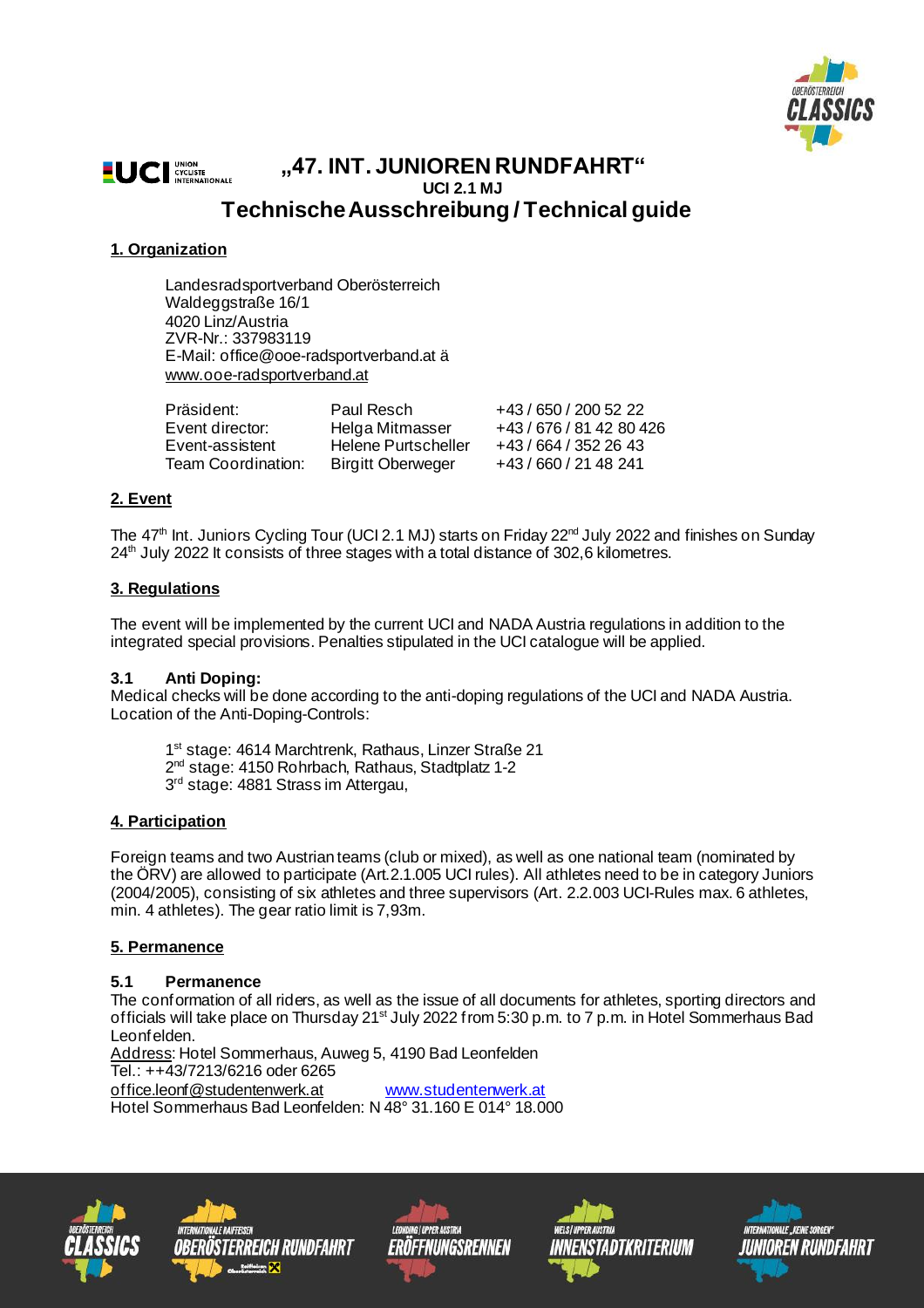

## **5.2 Team manager meeting**

The team manager meeting will take place on Thursday 21<sup>st</sup> July 2022 at 7.30 p.m. in Hotel Sommerhaus Bad Leonfelden.

## **5.3 Officials meeting**

The meeting for the officials will take place on Friday, 22<sup>nd</sup> July 2022 at 3:30 p.m. in the "Haid-Center"  $(1<sup>st</sup> stage).$ 

## **5.4 Installation of radio**

At the opening times of Permanence in front of the Hotel Sommerhaus Bad Leonfelden. **Tour frequency: 160,575 MHz**

## **5.5 Neutral Service Vehicle:**

Three neutral cars will be provided by the race organizer.

## **6. Route map**

The detailed route map will be enclosed in the specific regulations. There is shown the start and destination locations, the start and arrival times as well as any potential obstacles.

| Day      | <b>Date</b>                | <b>Start</b><br>time | <b>Place of start</b>                               | <b>Place of</b><br>destination   | length            |
|----------|----------------------------|----------------------|-----------------------------------------------------|----------------------------------|-------------------|
| Friday   | 22 <sup>nd</sup> July 2022 | 11 a.m.<br>5 p.m.    | <b>Haid-Center</b><br><b>Haid-Center</b>            | Haid-Center<br><b>Marchtrenk</b> | 2,9 km<br>89,2 km |
| Saturday | 23rd July 2022             | 4 p.m.               | Rohrbach (N 48° 34.370' E<br>013° 59.710')          | Rohrbach                         | 101,4 km          |
| Sunday   | 24th July 2022             | $11:30$ a.m          | Bad Wimsbach (N 48°03.800 E<br>$013^{\circ} 54.110$ | Strass im<br>Attergau            | 109,1 km          |
|          |                            |                      |                                                     | <b>Total Length</b>              | 302,6 km          |

## **7. Classifications**

## **7.1 Finishing Deadline:**

The time limit is set at 12% on the respective winning time for stages 1b, 2 and 3. For stage 1a the time limit is set at 50%. of the respective winning time. Under exceptional circumstances, the time limit can be changed by theCollegue of Commissairs in consultation with the organisational team.

## **7.2 Individual general classification by time: (yellow jersey)**

An individual overall classification according to time is created by adding up the times of all stages, taking into account time credits and time penalties.

In the event of a tie, the following criteria apply until the tie is broken in accordance with Art. 2.6.015 of the UCI regulations:

- The fractions of a second from the time trial
- The lower total of all placements in the individual stages (place number)
- The best placement in the last rated stage

## **7.3 Time bonuses**

For the general classification time bonuses will be given at every stage for the first three riders (10, 6, and 4 seconds) and for the first three riders at every sprint classification (3,2,1 seconds) No time bonuses in the time trial.









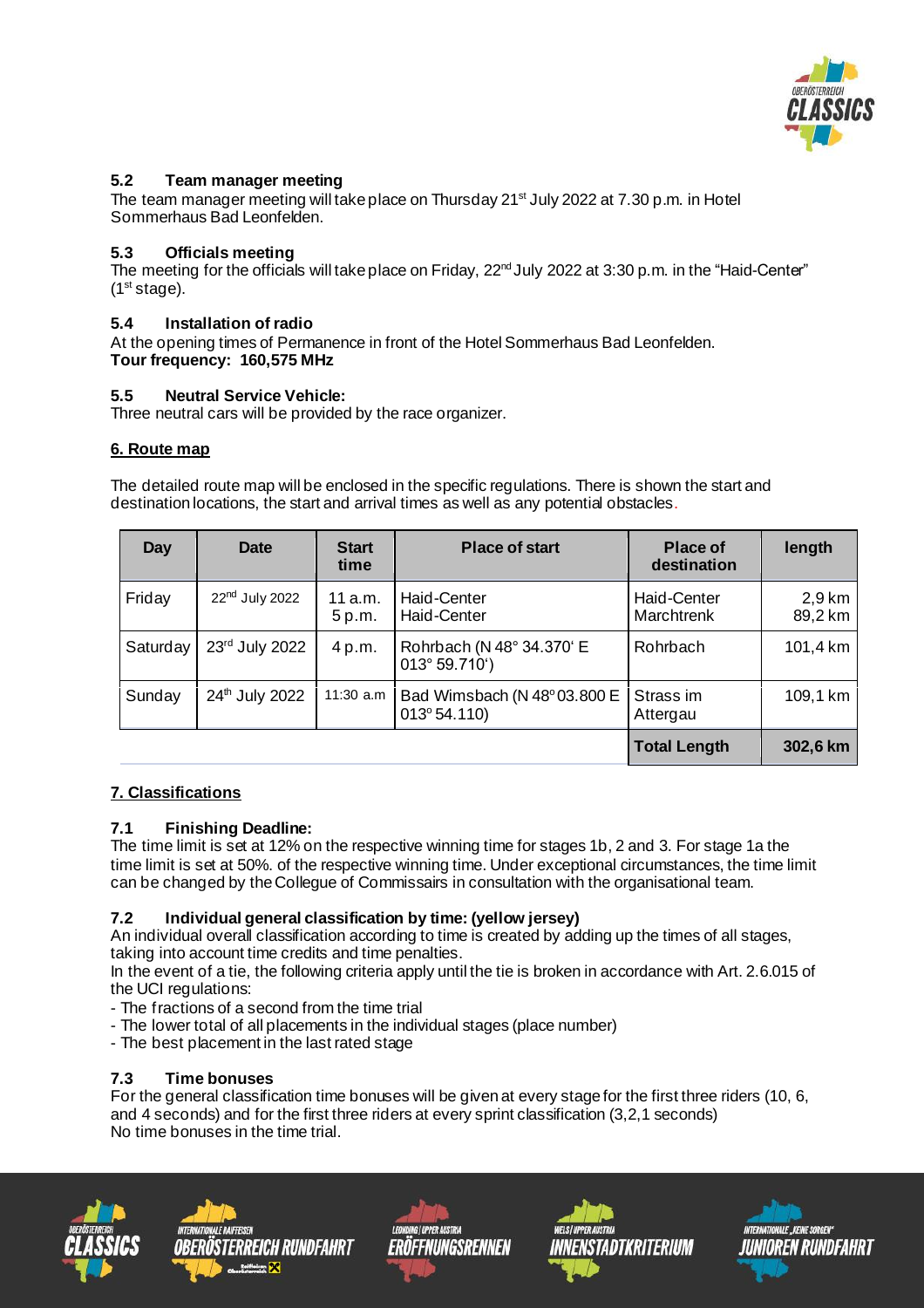

## **7.4 Stage classification by points: (green jersey)**

At every stage, points (20, 15, 11, 8, 6, 4, 2, 1) for the first eight riders in the order of their arrival will be awarded. At each Sprint classification according to the timetable 4, 2 and 1 points will be given for the first three riders.

| 1 <sup>st</sup> b stage        |         | $2nd$ stage                    |         | $3rd$ stage         |         |  |
|--------------------------------|---------|--------------------------------|---------|---------------------|---------|--|
| 1 <sup>st</sup> finish passage | Km 10,6 | $2nd$ finish passage           | Km 51,4 | <b>Bad Wimsbach</b> | Km 11,0 |  |
| 2 <sup>nd</sup> finish passage | Km 36,8 | 3 <sup>rd</sup> finish passage | Km 77,1 | <b>Bad Wimsbach</b> | Km 16,5 |  |
| 3r <sup>d</sup> finish passage | Km 63,0 | $4th$ finish passage           | Km 85,2 | Gampern             | Km 68,0 |  |

The overall points classification is calculated by adding the points therider achieved at every single stage and at every sprint.

In the case of equal points, the number of stage victories, then the number of sprint victories achieved decides.

If riders are still tied the better placement in the individual general classification by time (after the last passed stage) will enter into force.

### **7.5 Mountain classification by points: (white/red dotted jersey)**

At each mountain classification, points  $(5, 3, 1)$  for the first three riders in the order of their arrival will be awarded, except for the mountain classifications 3<sup>rd</sup> stage Wald HC will be awarded for the first five riders in the order of arrival 10, 8, 6, 4, 2 points.

| $1st$ b stage    |         | 2 <sup>nd</sup> stage |         | $3rd$ stage |         |  |
|------------------|---------|-----------------------|---------|-------------|---------|--|
| Mistelbacherberg | Km 26,6 | Haselbach             | Km 15,7 | Wolfsegg    | Km 43,0 |  |
| Mistelbacherberg | Km 52,8 | Haselbach             | Km 41,4 | Wald HC     | Km 85,3 |  |
| Mistelbacherberg | Km 79,0 | Haselbach             | Km 67,1 | Wald HC     | Km 93,7 |  |

The overall mountain classification is calculated by adding the individual mountain scores the riders achieved in every mountain classification.

In the case of equal points, the number of first places in the HC-category will enter into force. Then the number of first places in the next inferior category and so on

If still tied, the better placement in the individual general classification by time (after the last passed stage) will enter into force.

In stage 1a, 2, 1, 1 points will be awarded for the three fastest riders in the climb (up to race km 1.3) for the mountain classification.

## **7.6 Best Young Rider: (white jersey)**

The first rider in the general classification from vintage 2005 is to wear the white jersey for the best youngster.

## **7.7 Team classification by time:**

Is calculated by adding the time of the three best riders within a team. (Art.2.6.016) In the case of same time the sum of the ranking of the three best riders (by time) will enter into force. If still tied, the position of the best rider in the stage classification will enter into force.

Team classification is calculated by adding the individual stages. For the calculation the team classification by time will enter into force. In the case of same time the sum of the first places in the









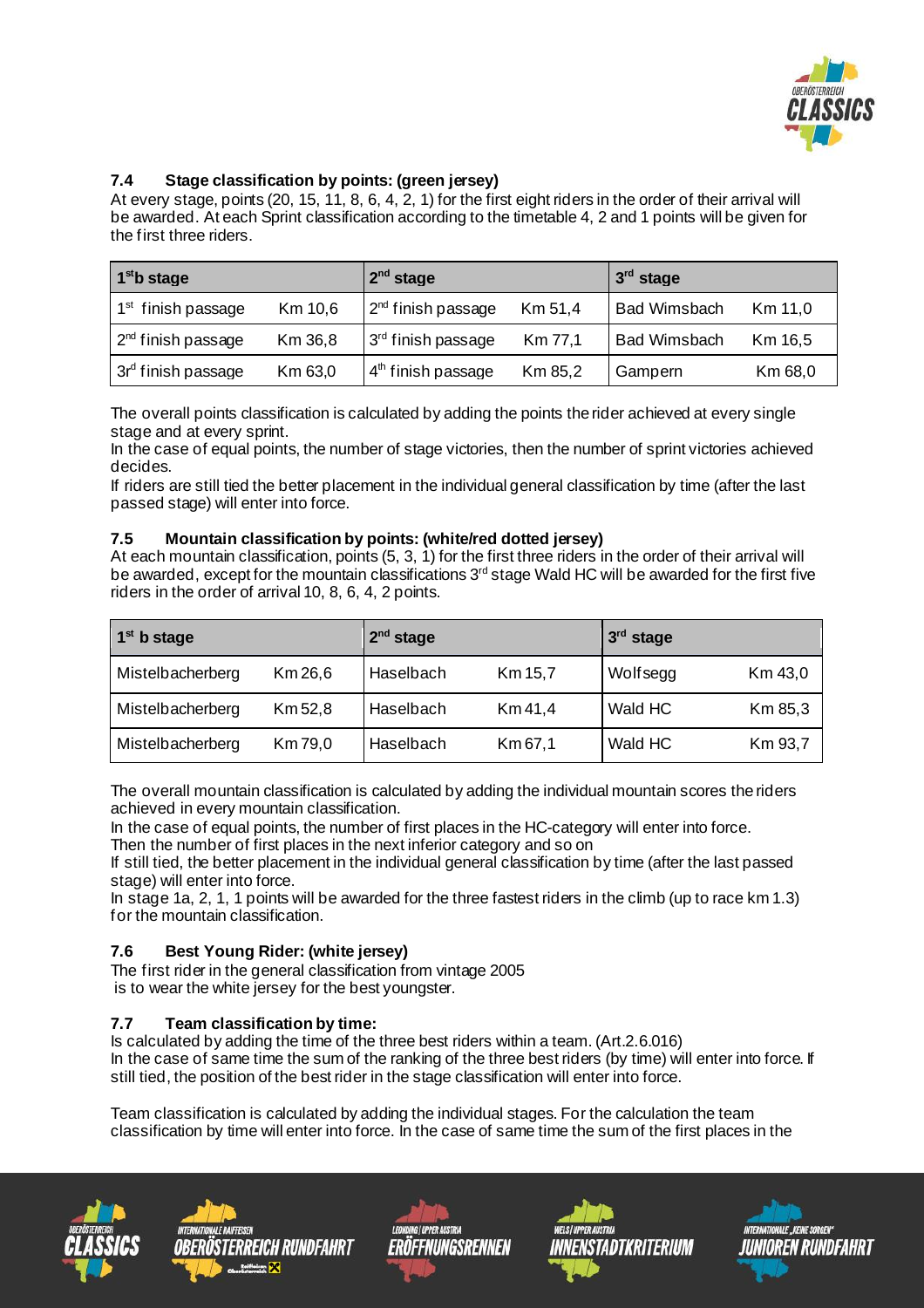

daily team classification will enter into force. If still tied, the sum of the second places in the daily team classification will enter into force. For further equality the position of the best rider in the general classification by time of the team will enter into force.

## **7.8 Best Austrian Rider: (red jersey)**

The best Austrian in the individual overall classification by time wears this jersey.

# **7.9 Leader Jerseys – Order of preference**

- 1) Yellow Jersey Individual General Classification by time<br>2) Green Jersey General Classification by points
- 2) Green Jersey General Classification by points<br>3) Polkadot Jersey Mountain Classification by points
- Mountain Classification by points<br>Best Youngster
- $4$ ) White Jersey
- 5) Red Jersey Best Austrian Rider

#### **7.10 Special regulation for the time trial**

The athletes start in start intervals of 1 minute. The starting order of the riders of each team is to be announced by the team manager at the permanence on 21.07.22 by means of a form of the organization. The recurring starting order of the teams will be determined by the organizer. The riders have to use the road equipment (wheels, running wheels, helmets) according to the regulations, the use of time trial equipment is forbidden.

#### **8. Prize money**

**8.1** In the single stage classification 20 prizes worth € 645,- will be awarded for the half stages

| 1. Platz € 100,-        | 2. Platz € 75,-     |  | 3. Platz $\epsilon$ 50. - |  |
|-------------------------|---------------------|--|---------------------------|--|
| 4.Platz $\in$ 40.-      | 5. Platz $\in$ 30,- |  | 6. Platz $\in$ 30. -      |  |
| 7.Platz $\epsilon$ 30.- | 8. Platz € 30. -    |  | 9. Platz $\epsilon$ 30. - |  |
| 10. Platz € 30, -       | 11. Platz € 20,-    |  | 12. Platz € 20 -          |  |
| 13. Platz € 20. -       | 14. Platz € 20, -   |  | 15 Platz € 20 -           |  |
| 16. Platz € 20, -       | 17. Platz € 20,-    |  | 18. Platz € 20. -         |  |
| 19. Platz € 20. -       | 20. Platz € 20,-    |  |                           |  |
|                         |                     |  |                           |  |

#### **8.2** In the single stage classification 20 prizes worth € 910,- will be awarded:

| 1. Platz € 175,-        |  | 2. Platz € 100,-          |  | 3. Platz € 75,-           |  |
|-------------------------|--|---------------------------|--|---------------------------|--|
| 4.Platz $\epsilon$ 60.- |  | 5. Platz $\epsilon$ 50. - |  | 6. Platz $\epsilon$ 50. - |  |
| 7.Platz $\epsilon$ 50.  |  | 8. Platz € 50,-           |  | 9. Platz $\epsilon$ 50. - |  |
| 10.Platz $€$ 50.-       |  | 11. Platz € 20, -         |  | 12. Platz € 20. -         |  |
| 13. Platz € 20. -       |  | 14. Platz € 20, -         |  | 15 Platz € 20 -           |  |
| 16. Platz € 20. -       |  | 17. Platz € 20,-          |  | 18 Platz $€$ 20 -         |  |
| 19. Platz € 20, -       |  | 20. Platz € 20,-          |  |                           |  |

#### **8.3** In the general stage classification 20 prizes with the sum of **€ 546,-** will be awarded:

| 1. Platz € 105,-<br>4.Platz $\epsilon$ 36.-<br>7. Platz $\epsilon$ 30. -<br>10. Platz € 30, -<br>13. Platz € 12, -<br>16. Platz € 12. - | 2. Platz € 60. -<br>5. Platz $\in$ 30,-<br>8. Platz $\in$ 30. -<br>11. Platz € 12, -<br>14. Platz € 12,-<br>17. Platz € 12, - | 3. Platz $\in$ 45.<br>6. Platz $\in$ 30. -<br>9. Platz $\in$ 30. -<br>12. Platz € 12,-<br>15. Platz € 12, -<br>18. Platz € 12. - |
|-----------------------------------------------------------------------------------------------------------------------------------------|-------------------------------------------------------------------------------------------------------------------------------|----------------------------------------------------------------------------------------------------------------------------------|
| 19. Platz € 12. -                                                                                                                       | 20. Platz € 12,-                                                                                                              |                                                                                                                                  |
|                                                                                                                                         |                                                                                                                               |                                                                                                                                  |









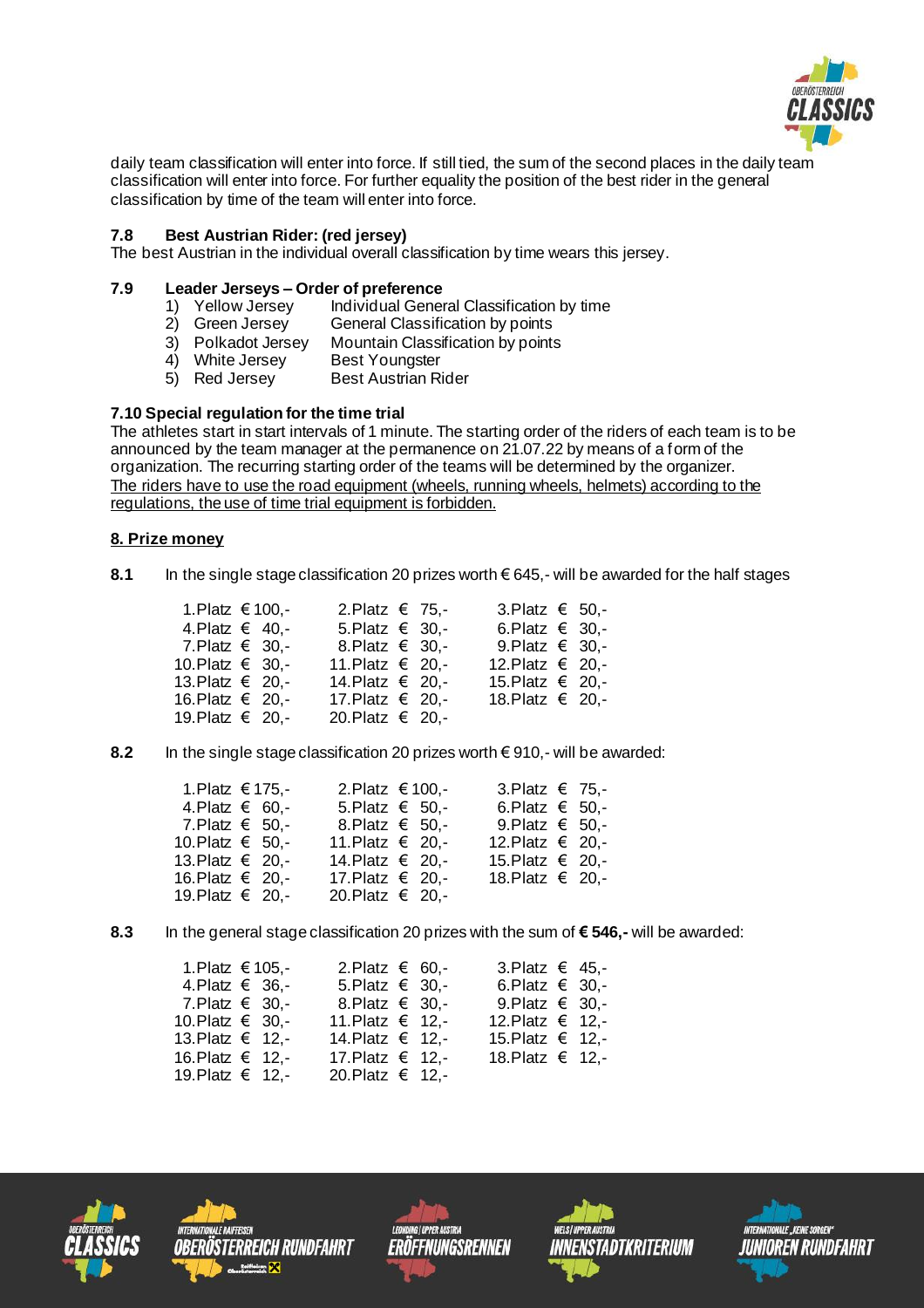

**8.4** In the general classification by points 3 prizes with the sum of **€ 150,-** will be awarded:

1st place  $€ 70,- 2$ nd place  $€ 50,- 3$ rd place  $€ 30,-$ 

**8.5** In the mountain general classification by points 3 prizes with the sum of **€ 150,-** will be awarded:

1st place  $€ 70,-$  2nd place  $€ 50,-$  3rd place  $€ 30,-$ 

**8.6** In the best youngster general classification by points **3 prizes** with the sum of **€ 150,-** will be awarded:

1st place  $€ 70,-$  2nd place  $€ 50,-$  3rd place  $€ 30,-$ 

**8.7** In the team general classification by time **3 prizes** with the sum of **€ 220,-** will be awarded:

1st place  $€ 100,-$  2nd place  $€ 70,-$  3rd place  $€ 50,-$ 

**8.8** The best Austrian rider per stage will receive 1 prize worth € 50:

Total sum of the prizes: **€ 4.476,-**

#### **9. General terms**

**9.1.1** Every tour participant unconditionally accepts this announcement and its special provisions and submits automatically to it with their participation. The instructions of the executive and officers must be followed.

#### **9.1.2 Officials**

| <b>President</b>                            | <b>Paul Resch</b>        |                             |
|---------------------------------------------|--------------------------|-----------------------------|
| <b>Race Director</b>                        | Helga Mitmasser          |                             |
| President of the Commissaires' Panel        | Yohoshua Kopitko         | Int. UCI Commissaire        |
| Member of the Commissaires' Panel           | Paul Iby                 | <b>Nat. UCI Commissaire</b> |
| Member of the Commissaires' Panel           | <b>Franz Hopfgartner</b> | Nat. Commissaire            |
| <b>Finishing Commissaire</b>                | <b>Ernst Tazreiter</b>   | Nat. Commissaire            |
| <b>Starter</b>                              | <b>Michael Klement</b>   | <b>LRV Commissaire</b>      |
| <b>Timekeeper</b>                           | <b>Markus Lindinger</b>  | <b>LRV Commissaire</b>      |
| <b>Chief of the Motorcycle Commissaires</b> | Claudia Heimann          | Nat. Commissaire            |
| <b>Race Physician</b>                       | Dr. Thomas Mesic         |                             |
| <b>Anti Doping Commissaire</b>              | <b>NADA Austria</b>      |                             |

Only the orders of the officials above will have validity. All notices and regulations issued by other parties are irrelevant.









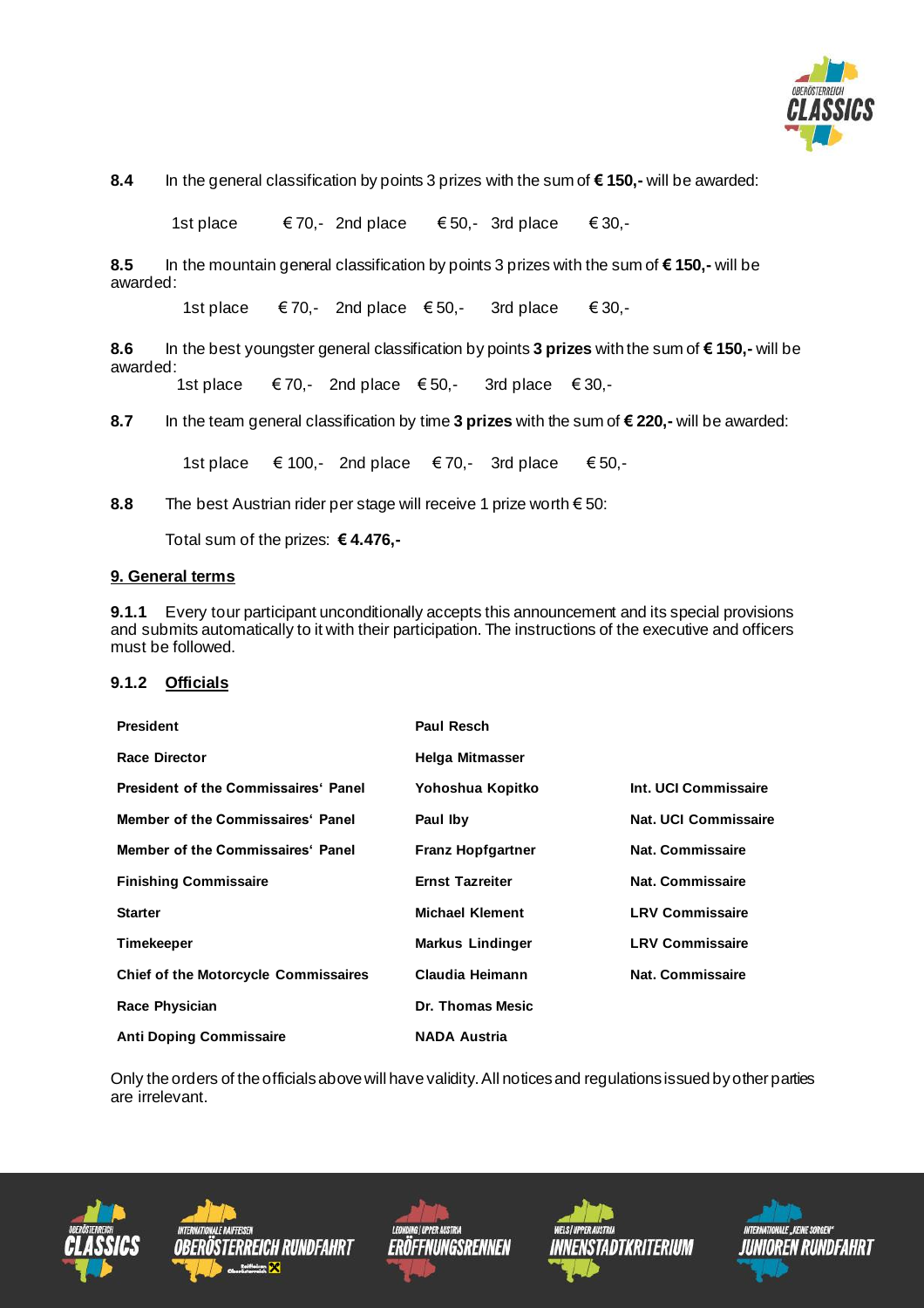

**9.1.3** Every tour participant is responsible for his own personal financial commitments. The organizer assumes no financial liability.

**9.1.4** All participants have a duty to take care.

Each tour participant must follow and comply with police and road regulation in full throughout the participation in this race. The instructions of the executive and officers must be followed without exception.

Only the right hand roadside is to be used. The organizer will not be responsible for any transgression or consequences resulting from the infringement of the above instructions. The accompanying convoy must drive with dimmed headlights.

**9.1.5** Identification stickers will be required, for all accredited vehicles, which should be placed in clear sight on the front and back of the vehicle. The transfer of these is prohibited.

## **9.2. Guidelines for riders**

**9.2.1** The starting sheet has to be signed at the latest 15 minutes before the start by each rider. Every team should come together to sign the staring sheet, according to the list of presentation-times provided by the organisation. Riders wearing a leading jersey must be at the starting linewithin 10 minutes before the start of the race.

**9.2.2** The first rider of every stage and the riders wearing a leading jersey have to attend the official ceremonies at the end of every stage. The riders must present themselves at the podium within 10 minutes after the arrival at the finish. The organizer-team has the wish that the first three riders of every stage attend the official ceremony.

**9.2.3** Riders who are too far behind the main bunch can be taken out of the race by the jury if the traffic security situation deems it necessary.

**9.2.4** After passing the finish line the first three riders and the riders wearing a leading jersey have to come to the gear control immediately.

#### **9.3 Guidelines for the team managers**

**9.3.1** At the end of every stage the cars have to be parked at the marked parking places. It is forbidden to park in the finish area. Only the police, the race directors, thecar of the head of the organisation, the race commissaries, the tour doctor, the ambulance and the broom wagon are allowed to pass the finish line.

**9.3.2** If it is necessary to stop in the finish area it is only allowed on the right hand side. You must open the doors of the car only on the right hand side and you must leave the car only on the right hand side.

**9.3.3** Every team has to pay a deposit of €100. - for the keys to the house and for the rooms. After complete return on the day of departure the deposit will be refunded. Costs for damage, lost keys, lost towels, occupancy of more than nine persons, etc. is the responsibility of the team.

## **9.4 Hygiene and environment protection rules**

**9.4.1** Racers, team managers and officials have to keep the places of start and destination clean and have to avoid the damage of public and private things. The racers are not allowed to throw away things during the race which cannot be composited, except in specially designated areas. It is prohibited to urinate during the stage inside of towns/villages or in front of spectators.









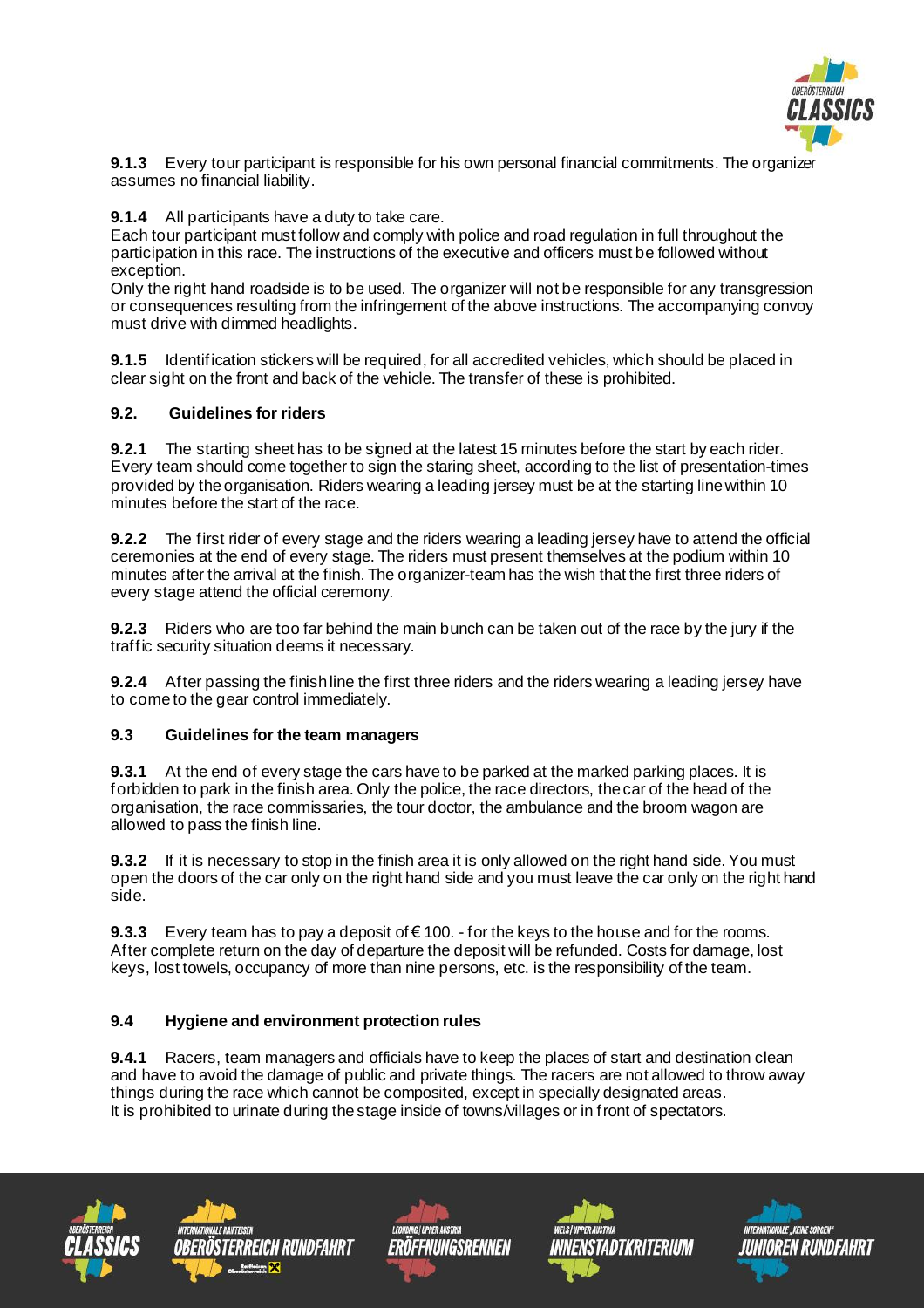

## **9.5. Final clause**

**9.5.1** In the case of possible differences of the interpretation of the regulations only the German text of the regulations is relevant.

**9.5.2** All not mentioned events are decided by the members of the commissaries panel.

**9.5.3** The members of the commissaries panel reserves their right to change the special provisions in case of current circumstances. The team managers and the racers will be informed of possible modifications by bulletin in adequate time.

The heads of organization

Helga Mitmasser, 21.06.2022

Approved by ÖRV with the number: